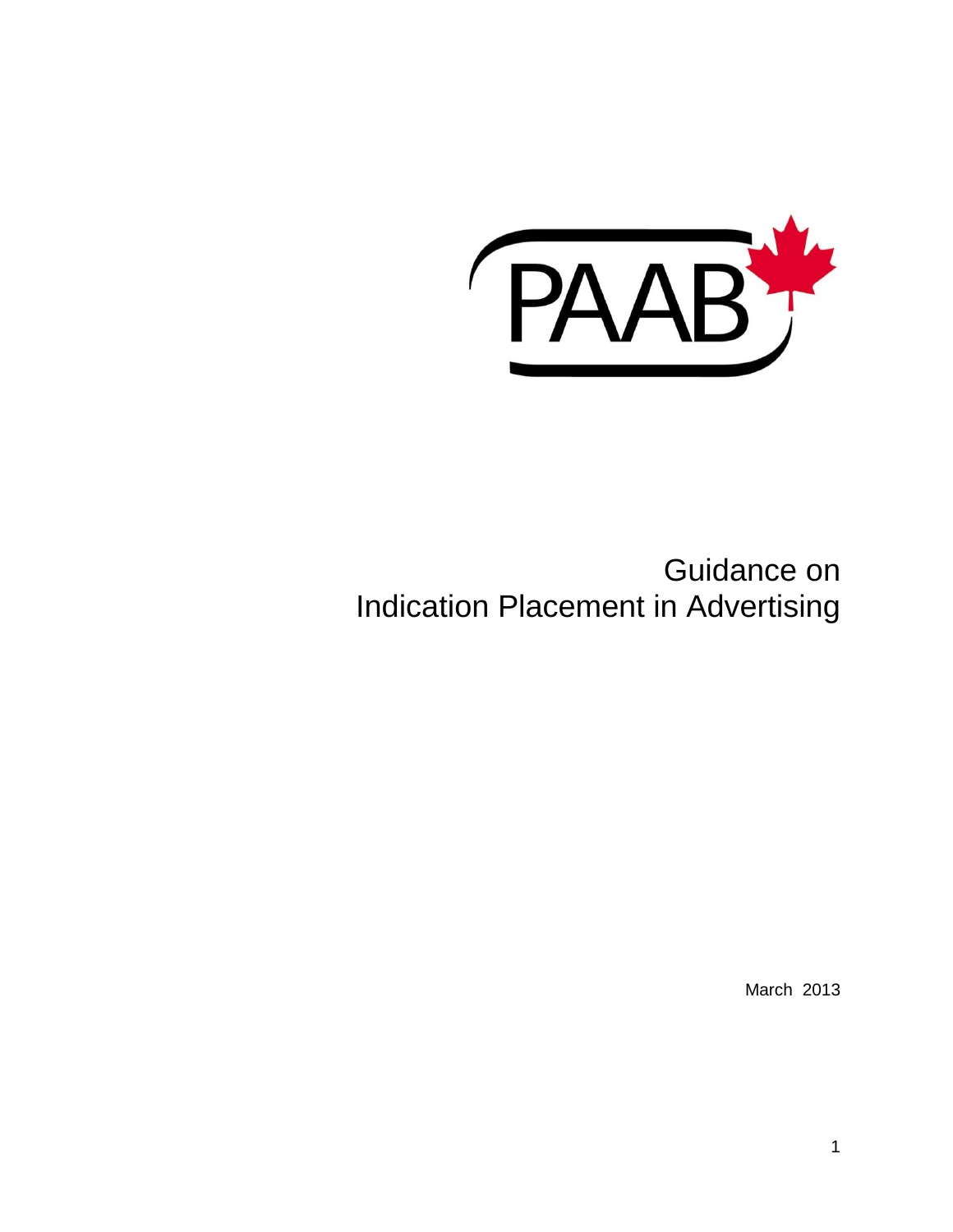# **Table of Contents**

<span id="page-1-0"></span>

|    | 1.1                                                                                |  |
|----|------------------------------------------------------------------------------------|--|
| 2. | Which "INDICATION and CLINICAL USE" Content is Required to be Presented "Early"? 3 |  |
|    | a) Content Required to Appear Early Within APS Main Advertising Message  4         |  |
|    | b) Content Required to Appear Somewhere Within APS Main Advertising Message  4     |  |
|    |                                                                                    |  |
| 3. |                                                                                    |  |
|    |                                                                                    |  |
| 5. |                                                                                    |  |
|    |                                                                                    |  |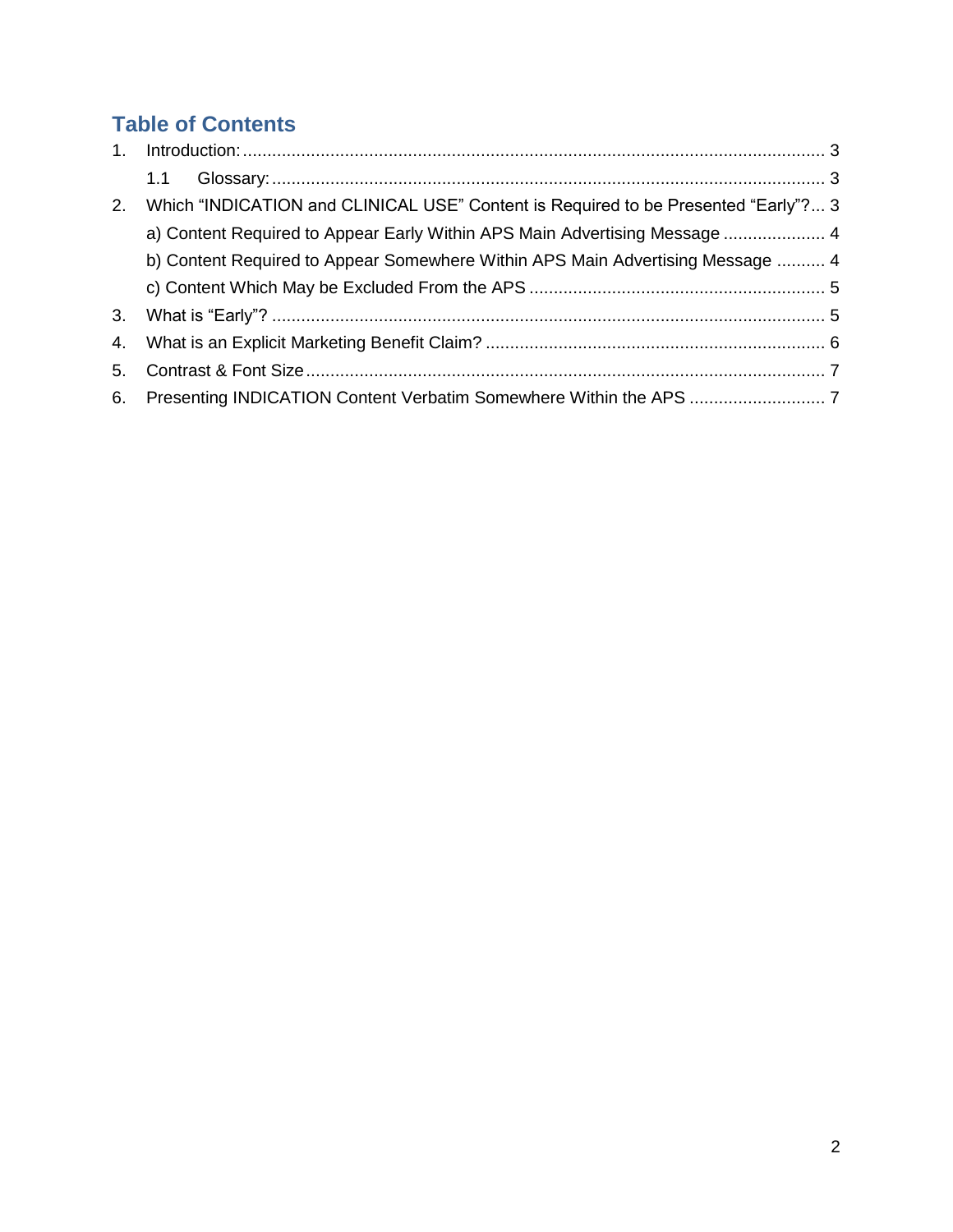#### **1. Introduction:**

An advertisement is misleading if it suggests that a drug is useful in a broader range of conditions or patients than that which has been approved by Health Canada. The segment of patients for whom the product is authorized must set the context for the corresponding benefits (PAAB code section 2.10). Presentation of this content in later sections of a multipage piece does not adequately offset the broad claims of efficacy/safety.

#### <span id="page-2-0"></span>**1.1 Glossary:**

For the purpose of this document, the following terms can be interpreted per the accompanying descriptions:

**Advertising message portion of Advertising Promotion Systems (APS):** The main body copy of the advertising containing promotional claims. Also called the "main advertising message portion".

#### **Indications and Conditions of use:** Indications for use are the

therapeutic/diagnostic/prophylactic uses defined in the Terms of Market Authorization (TMA). Indications may include limitations to the drug product's use (e.g. a specific population). These uses are deemed by Health Canada to be based on substantial evidence of the product's efficacy and safety. These are generally identified by the wording "…is indicated for…" Conditions of use include the circumstances under which the product is used for the authorized indications (e.g. with adjunctive therapies, in-patient vs out-patient, daytime vs nighttime use).

**Marketing benefit claim:** A statement that is designed to promote the sale of a health product. It often highlights a specific product attribute e.g. "longer lasting", "tastes great", or "proven safety profile".

A promotional statement is designed to inform about the product's availability and benefits so as to form/alter the audience's opinion of the medication. It can be explicit (e.g. text) or implicit (e.g. images), comparative or non-comparative. It can relate to pharmacological or nonpharmacological properties of the product.

*Not all statements about a product are "marketing claims of benefit". Common examples of product messaging which are not considered marketing benefit claims include product reconstitution instructions, monitoring instructions, dosing modifications for special populations and storage instructions when these are presented as instructions/burdens rather than features/benefits (i.e. presented to instruct rather than alter/form the audience's opinion of the medication in a positive way). How a statement is framed can sometimes affect whether it is a marketing benefit claim. For example, the copy "Arbace: Convenience of a single daily dose" is a marketing benefit claim while "Patients should be instructed to take a single dose daily at the same time each day" is not.* 

#### <span id="page-2-1"></span>**2. Which "INDICATION and CLINICAL USE" Content is Required to be Presented "Early"?**

The "Indication and Clinical Use" section of the product monograph (or equivalent section of other TMA types) is sometimes lengthy. There is often no need to include the entire section early in the APS. Content from this TMA section falls into one of the following three categories: a) Content required to appear early within the main advertising message of the APS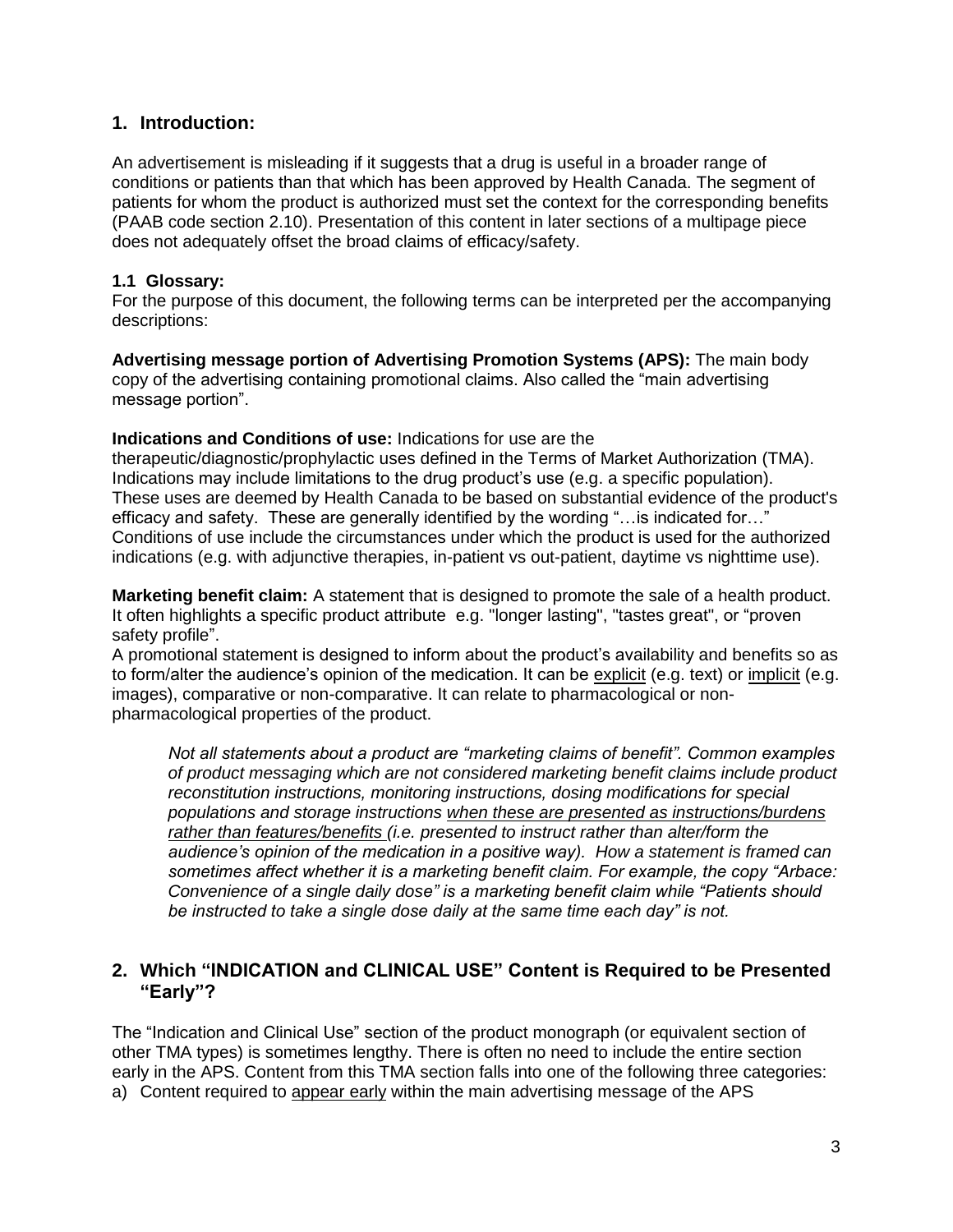- b) Content simply required to appear somewhere within the main advertising message of the APS (i.e. not necessarily early)
- c) Content which may be excluded from the APS

These categories are discussed in detail below:

#### <span id="page-3-0"></span>**a) Content Required to Appear Early Within APS Main Advertising Message**

The TMA content "is indicated for…" (or equivalent) must be presented prominently along with any other messages from the INDICATION AND CLINICAL USE section that set the boundaries for patient selection for that use. Boundaries for patient selection are often created through specification of patient or disease characteristics upon which use of the product is contingent.

Tip #1: The manufacturer can limit the content to that relating to the promoted use(s). *Presentation of the other indications is not required as the intent is simply to offset claim copy relating to the promoted uses.* 

Tip #2: There is no need to be repetitive.

*The TMA for product XYZ has the following Indication & Clinical Use statement: "Indicated for management of pain in adults who are 50 years old or less. Not indicated in patient above the age of 50". The statement presented early in the APS may read simply "Product XYZ is for management of pain, in adults who are 50 years old or less". Note that this sentence could be reworded but it should appear verbatim at least once in the piece.* 

The presentation may be summarized provided the full essence is captured; however, take note of section "6. Presenting INDICATION Content Verbatim Somewhere within APS" below.

#### <span id="page-3-1"></span>**b) Content Required to Appear Somewhere Within APS Main Advertising Message**

This content describes:

i) considerations/ conditions/ limitations relating to use of the product in the subset of patients selected for therapy with the product.

*E.g. need for monitoring and dosage adjustments in geriatric patients, need for concomitant drug therapy or lifestyle modification.* 

AND

ii) limitations relating to availability of data

E.g. the indication is based on trials which were short term (8-12 weeks)

E.g. there is limited data on use in geriatric patients

This content must be presented prominently but it may be summarized and re-organized provided the full essence is captured.

Case: The clinical use content for fictitious drug XYZ includes the following:

"Use of XYZ should be limited to 9 weeks of continuous treatment."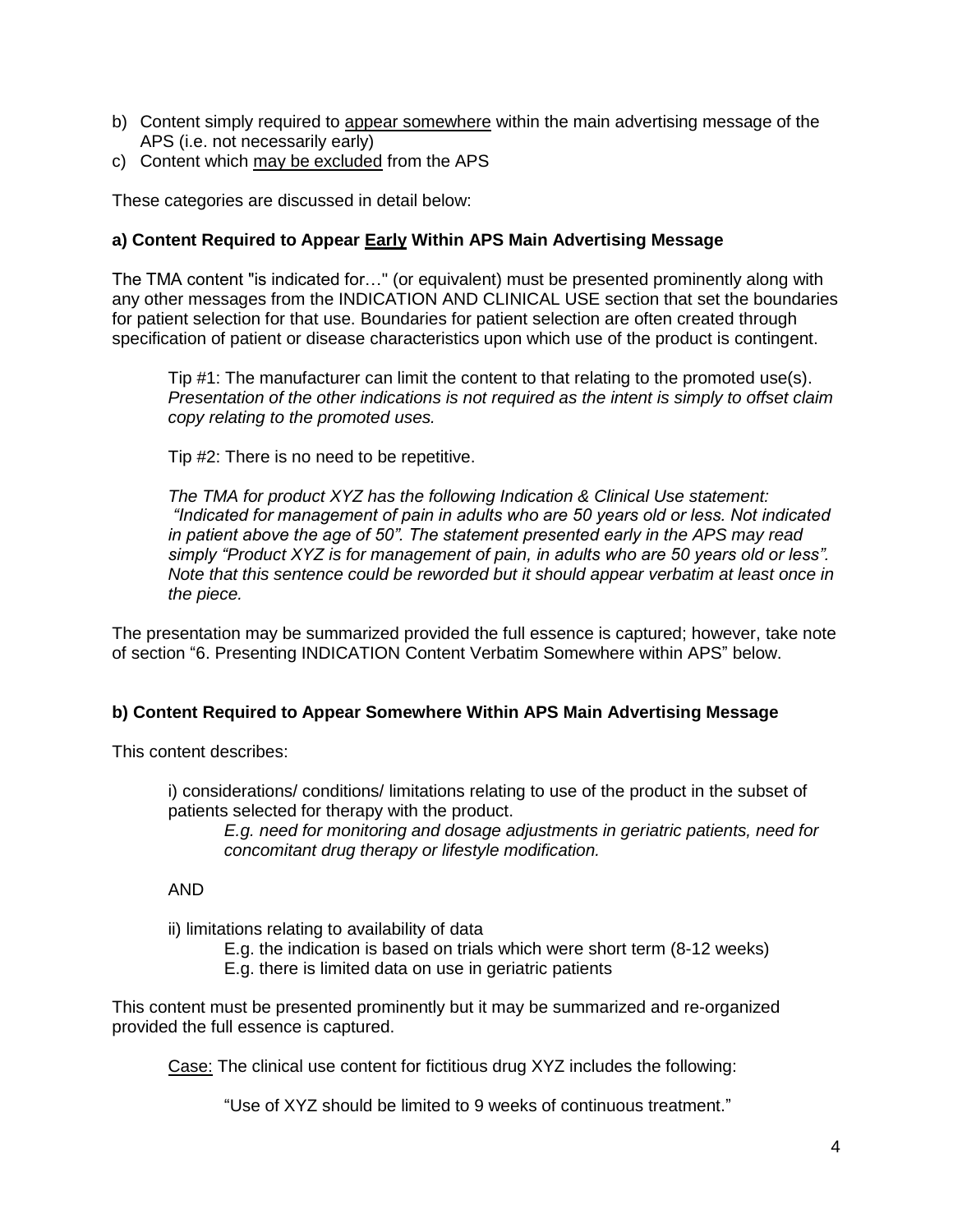#### **Geriatrics:**

"For the population subsets evaluated in the pivotal studies, age did not appear to affect efficacy or safety in a meaningful way. However, safety and efficacy has not been established in patients above the age of 75."

#### **Pediatrics:**

"For the population subsets evaluated in the pivotal studies, age did not appear to affect efficacy or safety in a meaningful way. However, safety and efficacy has not been established in patients below the age of 8."

In this example, the copy "Use of XYZ should be limited to 9 weeks of continuous treatment. Efficacy and safety are not established in patients below the age of 8 and above the age 75" would be acceptable. This would not need to appear "early" but it would be required to appear somewhere within the main advertising message portion of the APS.

#### <span id="page-4-0"></span>**c) Content Which May be Excluded From the APS**

The following content from the INDICATIONS AND CLINICAL USE section may generally be excluded from the APS at the manufacturer's discretion:

 Clinical use content which duplicates the same message conveyed in indication copy or other elements of the fair balance

*E.g. In the above example, if the indication happened to be "Indicated for the treatment of condition ABC for up to 9 weeks", the clinical use element "Use of XYZ should be limited to 9 weeks of continuous treatment" could have been omitted.* 

- Clinical use content relating only to uses which are not promoted within the APS
- Clinical use content which is reflective of standard practices for any drug from any therapeutic category

*E.g. "Product XYZ should only be prescribed by those knowledgeable about the product and therapeutic area".*

 Positive features or positive outcomes observed in patients from pivotal trials can generally be omitted at the manufacturer's discretion

*E.g. "Product XYZ demonstrated complete skin clearance in 90% of patients."*

*E.g. "Product XYZ demonstrated no age-related differences in efficacy or safety."* BUT negative features/ findings cannot be omitted. For example, the statement "This indication is based on progression free survival. No effect was observed on overall survival" would appear somewhere within the main advertising message (e.g. under the "clinical use" heading in the fair balance).

# <span id="page-4-1"></span>**3. What is "Early"?**

In the present context, "early" is taken to mean within the main advertising message portion of the spread/ surface/ screen containing the first explicit marketing benefit claim<sup>1</sup>. The PAAB

  $1$  Other than those listed in section 6.6(d) of the PAAB code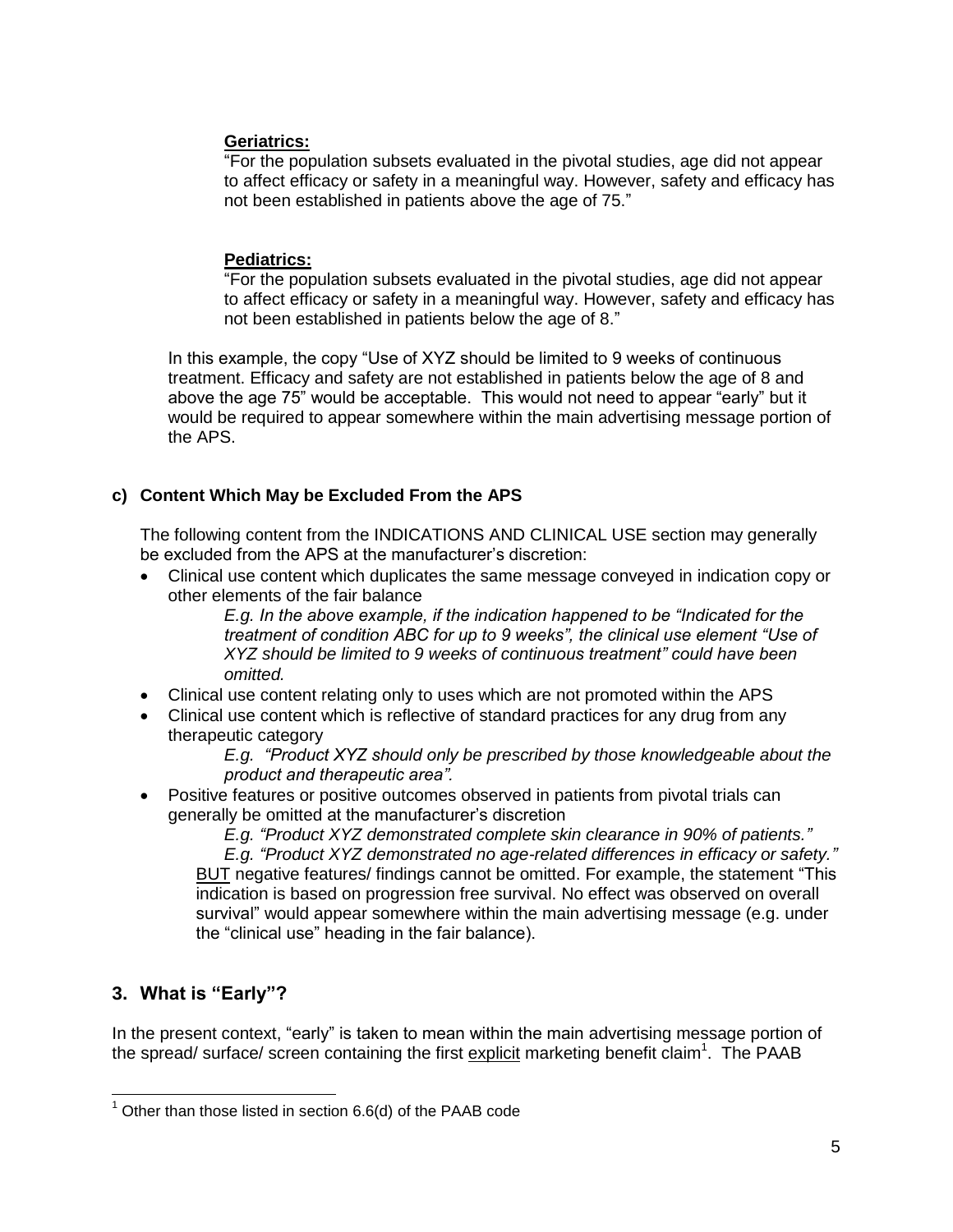code section 2.10 requirement can also be satisfied with prominent placement on a prior spread/ surface/ screen within the main advertising message.

Consider the following common scenarios:

- In pieces where multiple product uses are mentioned on the first page containing productrelated content, the requirements discussed above must be met for all stated uses
- In pieces where multiple uses are promoted sequentially over multiple spreads/ surfaces/ screens, content describing the boundaries for patient selection for each of those uses must be presented on (or before) the first surface containing claims relating to each of those uses
- Occasionally, the first APS spreads/ surfaces/ screens for a product having multiple indications are comprised of claims which are not tied to a particular indication (e.g. this would be the case for most non-therapeutic claims). In such cases, the manufacturer may select the indication for which the boundary content will appear "early". A later page containing claims relating specifically to a different indication would then be required to include the boundary content for that corresponding indication.

### <span id="page-5-0"></span>**4. What is an Explicit Marketing Benefit Claim?**

Explicit marketing benefit claims drive the positioning requirements of content describing the boundaries of patient selection. It is therefore important to distinguish between explicit and implicit claim.

For example, the following messages are not likely to be considered explicit marketing claims of benefit:

- Identification of the authorized uses in the context of an overview of the APS content
- An epidemiological statement
- A question about the HCP's practice which does not involve the product

Rulings in specific situations will depend on context, but consider the following hypothetical detail aid cover titles as rough examples (i.e. assume this is the only content on the cover):

This brochure describes the use of Arbace in:

- patients with hypertension
- diabetic patients with proteinurea and hypertension

OR

This brochure describes the efficacy and safety profiles of Arbace in:

- patients with hypertension
- diabetic patients with proteinurea and hypertension

#### OR

Do you encounter many patients in your practice who are:

- hypertensive?
- diabetic with proteinurea and hypertension?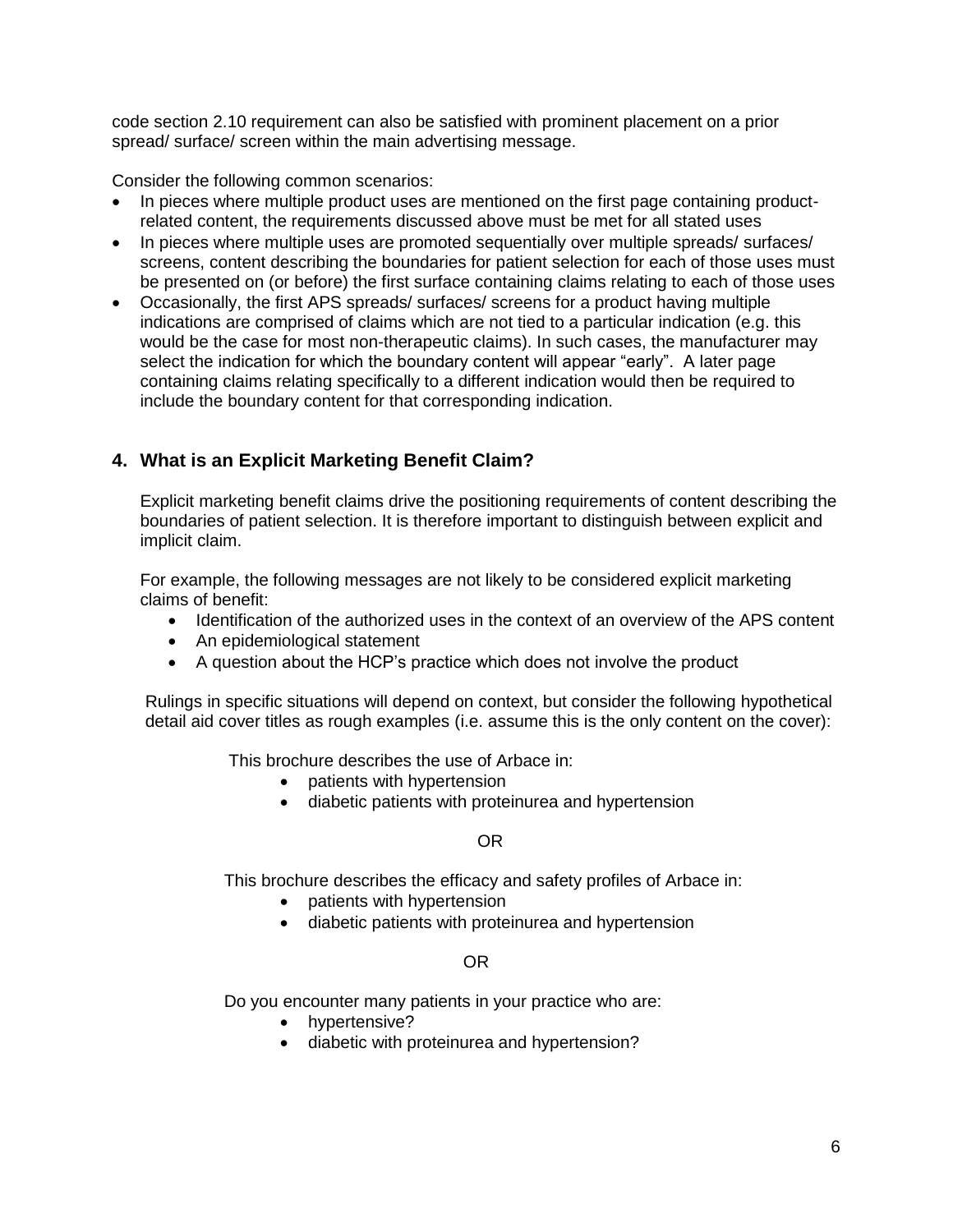The indications are not required to appear on any of these covers as they do not contain explicit marketing claims for the product (e.g. they simply introduce the topic to be discussed without further embellishment). On the other hand, a marketing claim of benefit about these uses would require presentation of the indications on the front cover. For example:

Prescribe Arbace for:

- patients with hypertension
- diabetic patients with proteinurea and hypertension

#### OR

Arbace demonstrated efficacy in:

- patients with hypertension
- diabetic patients with proteinurea and hypertension

#### OR

Think of Arbace when you see:

- patients with hypertension
- diabetic patients with proteinurea and hypertension

**It is important to note that there are occasions where even implicit claims require accompaniment of the indication.** Common examples include (but are not limited to) visuals which would otherwise suggest a broader indication and text regarding disease information which could otherwise suggest a broader indication. It is therefore possible that the indication, the clinical use, and/or elements of the fixed fair balance be required to appear prior to the first explicit marketing claims. This is simply not a general requirement.

# <span id="page-6-0"></span>**5. Contrast & Font Size**

When compared to the main body copy used throughout the piece, the copy describing the boundaries for patient selection shall be of visually comparable type size, duration, pace, and shade where applicable. Additionally, this copy shall always be displayed in sufficient contrast with the background. The proportion of 75% vs main body copy is a rough guideline often used by review staff to help advertisers meet the requirement of "visually comparable type size". However, other variables such as positioning, spacing, contrast, selection of font type, and readability can also be important factors in evaluating acceptability of prominence.

#### <span id="page-6-1"></span>**6. Presenting INDICATION Content Verbatim Somewhere Within the APS**

As stated in PAAB code section 2.10, the content "is indicated for…" (or equivalent) must appear verbatim at least once in the main advertising message portion of the piece. This requirement can be satisfied through inclusion of the verbatim copy early in the piece OR through inclusion of the verbatim copy elsewhere (e.g. within Fair Balance).